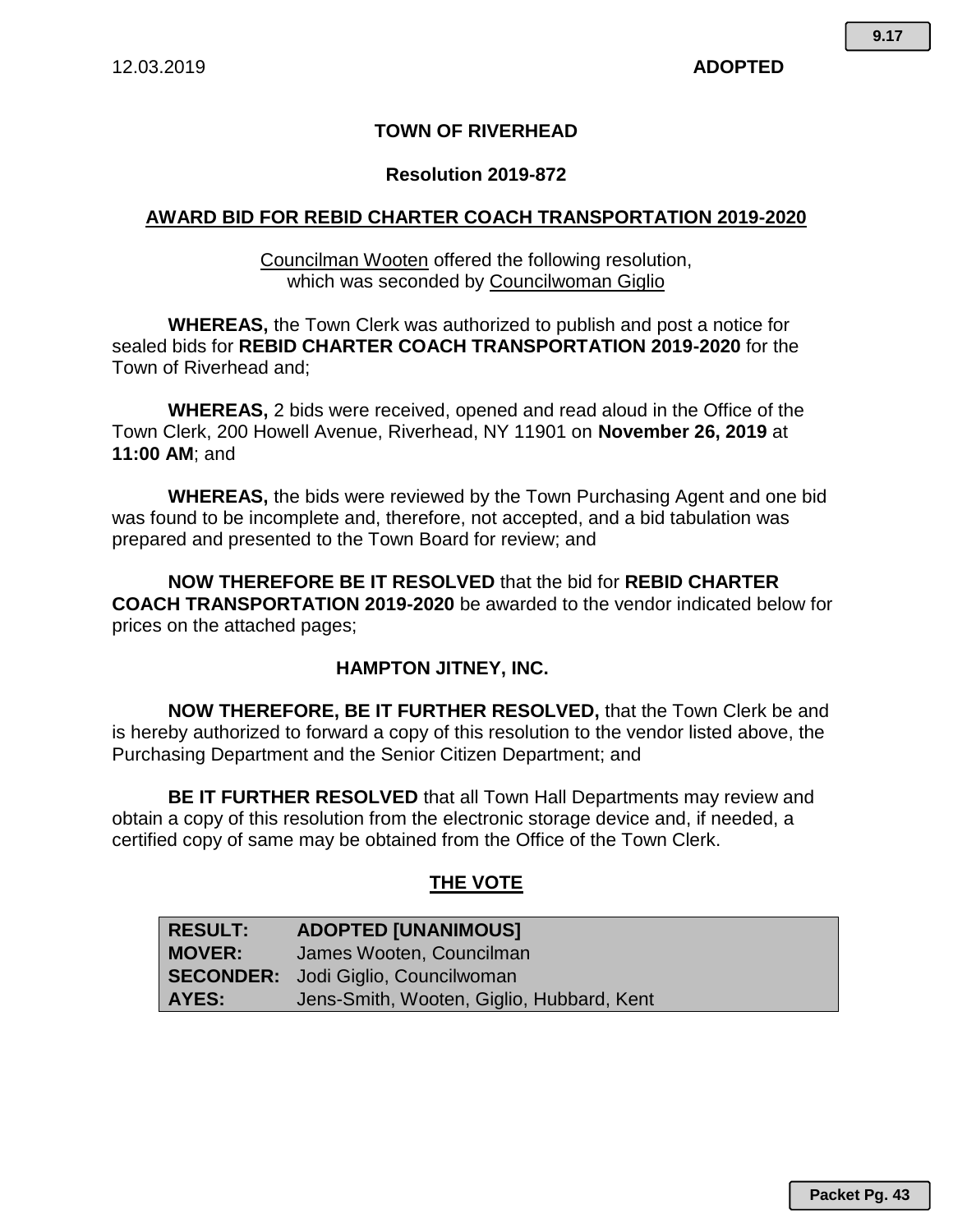# **FISCAL IMPACT STATEMENT OF PROPOSED RIVERHEAD TOWN BOARD LEGISLATION**

| Type of Legislation<br>Α.                                                                                                                                                                                                                                                            | Resolution x<br>Local Law                                                                         |                     |  |  |  |  |  |  |  |
|--------------------------------------------------------------------------------------------------------------------------------------------------------------------------------------------------------------------------------------------------------------------------------------|---------------------------------------------------------------------------------------------------|---------------------|--|--|--|--|--|--|--|
| Title of Proposed Legislation: Award Bid for Rebid Charter Coach Transportation 2019-2020 Award Bid for Rebid Charter<br><b>B.</b><br>Coach Transportation 2019-2020                                                                                                                 |                                                                                                   |                     |  |  |  |  |  |  |  |
| Purpose of Proposed Legislation:<br>C.                                                                                                                                                                                                                                               |                                                                                                   |                     |  |  |  |  |  |  |  |
| Will the Proposed Legislation Have a Fiscal Impact?<br>Yes X<br>D.<br>No                                                                                                                                                                                                             |                                                                                                   |                     |  |  |  |  |  |  |  |
| Е.                                                                                                                                                                                                                                                                                   | If the answer to section D is "yes", select (a) or (b) below and initial or detail as applicable: |                     |  |  |  |  |  |  |  |
| The fiscal impact can be absorbed by Town/department existing resources set forth in approved Town Annual Budget<br>(a)<br>(example:routine and budgeted procurement of goods/services)*if selecting E(a), please initial then skip items<br>TВ<br>F,G and complete H,I and J;<br>Ωr |                                                                                                   |                     |  |  |  |  |  |  |  |
| The description/explanation of fiscal impact is set forth as follows:<br>(b)                                                                                                                                                                                                         |                                                                                                   |                     |  |  |  |  |  |  |  |
| If the answer to E required description/explanation of fiscal impact (E(b)), please describe total Financial Cost of Funding over<br>F.<br>5 Years                                                                                                                                   |                                                                                                   |                     |  |  |  |  |  |  |  |
| <b>Proposed Source of Funding</b><br>G.<br>Appropriation Account to be Charged: A06-7-7621-463-000-00000                                                                                                                                                                             |                                                                                                   |                     |  |  |  |  |  |  |  |
| Grant or other Revenue Source:                                                                                                                                                                                                                                                       |                                                                                                   |                     |  |  |  |  |  |  |  |
| Appropriation Transfer (list account(s) and amount):                                                                                                                                                                                                                                 |                                                                                                   |                     |  |  |  |  |  |  |  |
|                                                                                                                                                                                                                                                                                      |                                                                                                   |                     |  |  |  |  |  |  |  |
| H. Typed Name &<br>Title of                                                                                                                                                                                                                                                          | I. Signature of Preparer                                                                          | J. Date<br>11/26/19 |  |  |  |  |  |  |  |
| Preparer: Teresa<br><b>Baldinucci</b>                                                                                                                                                                                                                                                |                                                                                                   |                     |  |  |  |  |  |  |  |
|                                                                                                                                                                                                                                                                                      | eresa Baldinucci<br>Teresa Baldinucci                                                             |                     |  |  |  |  |  |  |  |
| K. Accounting Staff<br>Name & Title                                                                                                                                                                                                                                                  | L. Signature of Accounting Staff                                                                  | M. Date<br>11/26/19 |  |  |  |  |  |  |  |
| William Rothaar,<br>Accounting                                                                                                                                                                                                                                                       | William Rotham                                                                                    |                     |  |  |  |  |  |  |  |
| Department                                                                                                                                                                                                                                                                           | <b>William Rothaar</b>                                                                            |                     |  |  |  |  |  |  |  |